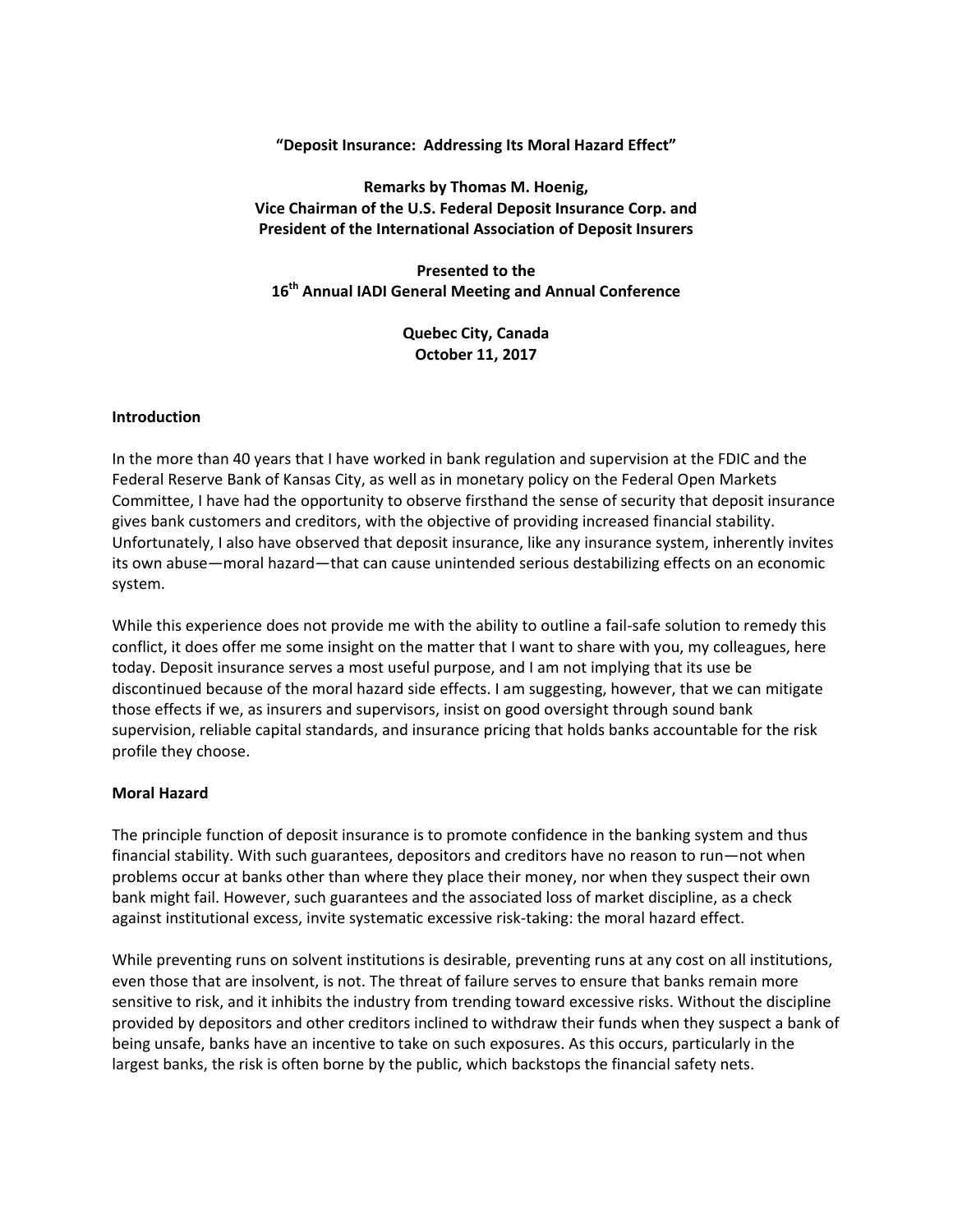In the United States, for example, the risks are borne by the healthy banks that fund the deposit insurance system; by their customers who pay the costs through higher loan rates and lower deposit rates; and ultimately by taxpayers, as we learned during the most recent financial crisis.

Since deposit insurance and government guarantees dramatically decrease the incentive of insured depositors to monitor and discipline banks, the responsibility of preventing banks from imposing the costs of excessive risk taking on the public safety net falls to other mechanisms, namely bank supervisors and capital. Advocacy and support of both are important functions of the deposit insurer.

## **Counterbalances**

 $\overline{a}$ 

With this in mind, I will focus most of the remainder of my comments on the role of bank supervision and capital in counterbalancing the moral hazard dilemma. Historically, these tools, when used effectively, have proved invaluable in assuring the banking sector is deserving of the public's confidence. In good times, however, they are often strongly opposed by the industry and, worse yet, they sometimes go unused by both supervisors and insurers.

Paul Warburg, a German-born New York banker during the Great Depression and an early advocate for the Federal Reserve System, observed this phenomenon as he commented on the public's attitude leading up to the Great Depression:

*In a country whose idol is prosperity, any attempt to tamper with conditions in which easy profits are made and people are happy, is strongly resented. It is a desperately unpopular undertaking to dare to sound a discordant note of warning in an atmosphere of cheer, even though one might be able to forecast with certainty that the ice, on which the mad dance was going, was bound to break. Even if one succeeded in driving the frolicking crowd ashore before the ice cracked, there would have been protests that the cover was strong enough and no disaster would have occurred if only the situation had been left alone. 1*

Such attitudes can be as prevalent today as they were before the Great Depression. As they develop and as the crowd noise drowns out calls for prudence, supervisors and insurers must force the crowd from the proverbial ice. To fail in this duty, supervisors and insurers cannot hope to protect their insurance fund from loss or to protect the economy and the public from the inevitable correction and its resulting economic suffering. It is exhausting work, and it is most difficult to accomplish in the boom period just before a crisis.

Having described the demands of the challenge, I am also confident that it can be managed. It requires a commitment of bank owners in the form of equity capital. And it requires bank supervisors and insurers to apply sound supervisory principles, anchored by the rule of law, irrespective of the enthusiasm and the politics of the moment.

*<sup>1</sup>* Paul M. Warburg, The Federal Reserve System, Vol I, Addendum II, "The Stock Exchange Crisis of 1929," The Macmillan Company, 1930.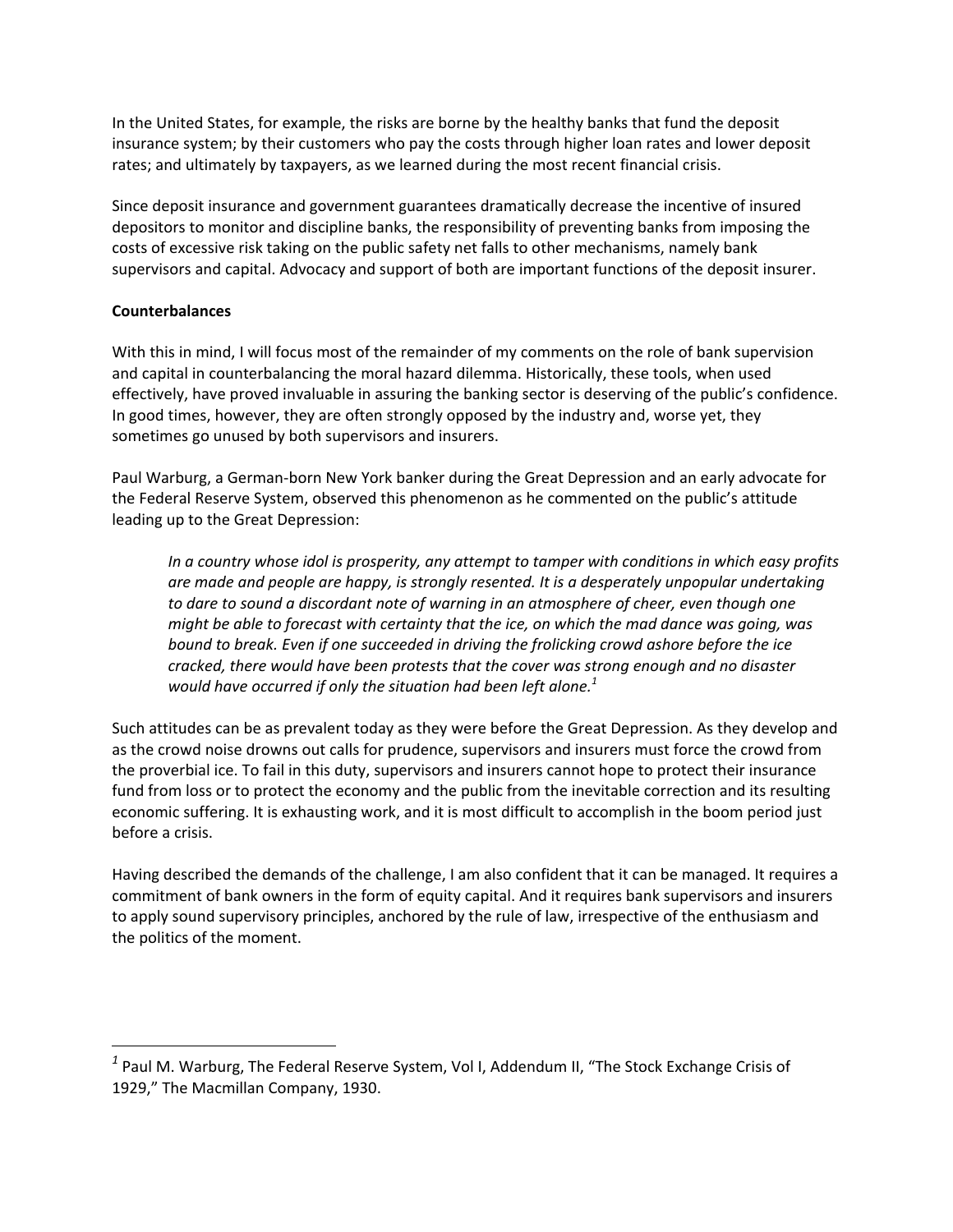### **Supervision**

Good supervision involves setting standards, collecting and analyzing information, and ultimately applying judgment and demonstrating courage in conveying that information to financial firms and other market participants.

Ultimately, however, the keystone on which the successful application of these principles rests is the willingness of supervisors and deposit insurers to do their job. It requires having healthy skepticism and asking tough questions. It requires the independence and courage to convey adverse findings to bank management and, when appropriate, to the public. And it requires doing all of this even, and especially, in an environment of growth, when it is often easier to accept the prevailing view. Supported by facts and experience, it is the supervisors' and deposit insurers' responsibility to stand against the madness of crowds.

In 2006 and 2007 in the United States, there were clear signs that problems were surfacing, and yet supervisors were slow to act. Even when guidance was issued about commercial real estate, the U.S. regulatory agencies quickly backed down after the industry raised objections. In hindsight, the regulators were correct in their projections, and the mistake was in backing down.

More serious perhaps was that the regulatory agencies appeared to have actually joined the siren song of "this time it's different," judging from the absence of any supervisory actions against some of the world's largest and most complex firms and the decision to cut back on systematic examinations in the years leading up to 2008. All the exam findings in the world and all the model warning signals are of little use if leaders of the regulatory bodies fail to carry the message forward.

Supervisors can make a difference, but doing so requires knowledge, analytical and communications skills, and guts.

## **Owner Equity Capital**

The purpose of bank supervision is to verify that banks are operating soundly and to assure that operational or portfolio weaknesses are addressed. However, supervision should not attempt to eliminate all business risk. It should not attempt to shield firms from the consequences of individual wrong business decisions. That is the role of ownership capital. To be useful, the measure of capital should be simple, understandable, and enforceable.

Unfortunately, capital adequacy today is judged by a number of highly complex and opaque risk-based measures. One such measure, using internal models, shows tier 1 capital ratios of 14.38 as a percent of risk-weighted assets for U.S. G-SIBs. But then you learn that risk-weighted assets represent only 40 percent of total assets at these firms. No other industry is allowed to remove 60 percent of its assets from the balance sheet when its financial condition is assessed. This serves to mislead and give the perception of strength, especially when excessive risk is the order of the day.

A more dependable measure of capital strength is the tangible leverage ratio. It requires that you take tangible equity capital and divide it by total assets. This measure, which market investors rely on most consistently, shows that U.S. G-SIBs have a ratio of 6.6 percent, compared with a ratio of nearly 9 percent for the other institutions in the U.S. banking industry. European G-SIBs have a tangible capital ratio of 4.6 percent.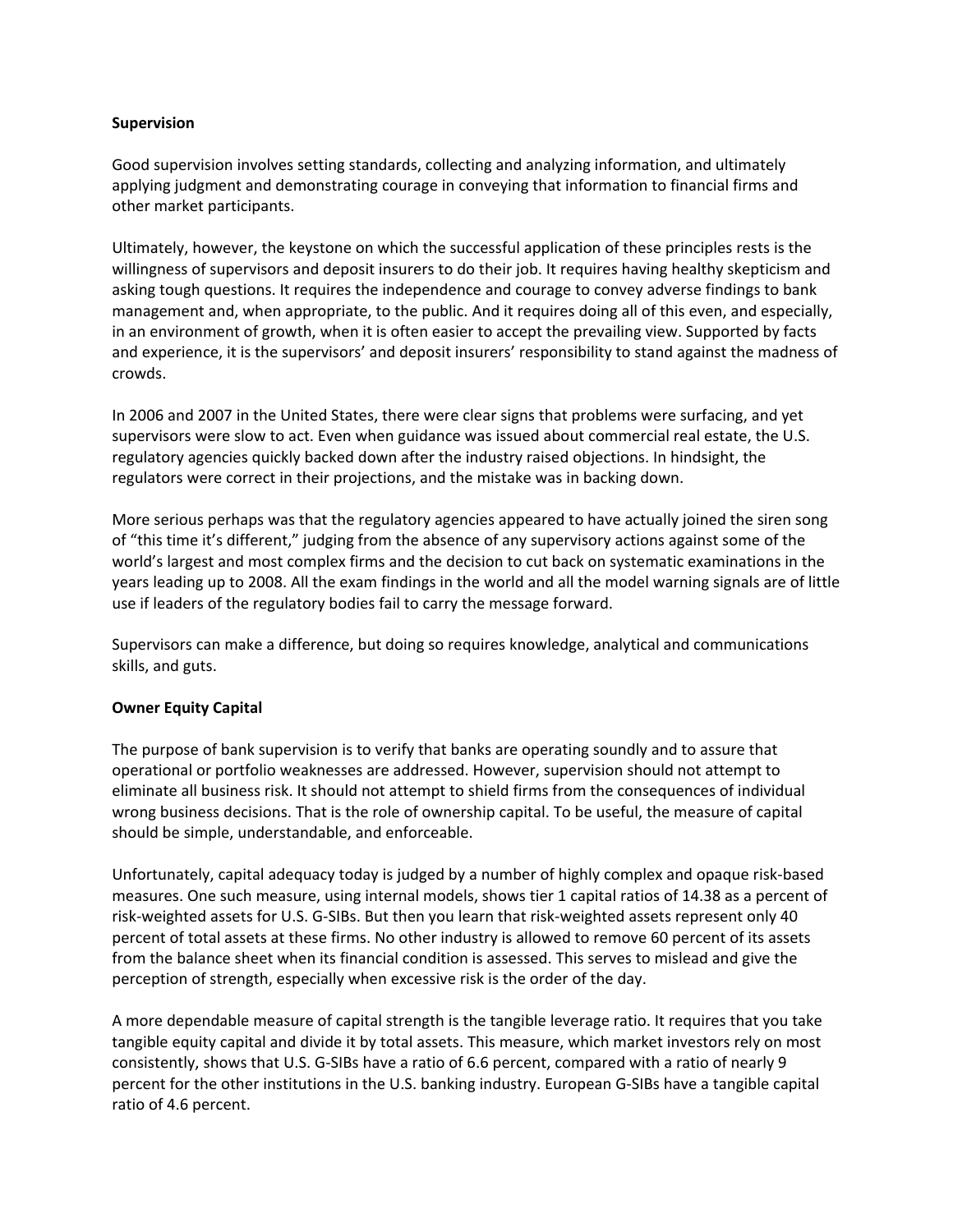To appreciate the significance of these different percentages, compare them with the conservative estimates of U.S. bank losses during the 2008 crisis that show the industry lost approximately 7 percent of assets. At that time, tangible capital was about 3 percent. Mistakes will occur, but there is no excuse for condoning capital measures that mislead and capital levels that are unable to absorb even modest losses, and which in the end require the taxpayer to pick up the pieces of the financial industry.

It has been suggested that relying on the more strict leverage ratio as the principal measure of capital adequacy might cause lending and economic growth to slow. Some also argue that requiring higher capital standards would cause bankers to take on greater risks to boost returns. However, research related to each of those topics suggests the assertions are not valid. The Bank of International Settlements found that a 1 percentage point increase in the equity-to total assets ratio is associated with a 0.6 percentage point increase in annual loan growth.<sup>2</sup> Other data<sup>3</sup> show that the U.S. banks that entered the crisis in 2008 with higher capital levels had more modest declines in loans and recovered more quickly through the cycle. Concurrently, the banks going into 2008 with the lowest capital levels, including the largest banks, experienced the most dramatic declines in lending and highest rates of failure or bailout. The data are clear that strong capital allows for more flexibility in managing through the business cycle. Finally, data show that banks with higher equity capital have higher price-to-book values<sup>4</sup>, demonstrating that competing from financial strength pays off.

From a supervision program perspective, moving away from risk-based capital measures toward an assessment of adequacy based on tangible equity would generate more reliable information from which to make supervisory judgments and would free up billions of dollars from supervision budgets currently spent computing and analyzing risk-based measures that are too-often gamed.

Rather than regulators assigning weights broadly across the industry, risk-based capital is better used by management to allocate capital on an internal basis with that process being subject to examination. Further, risk-based capital and models can be useful components of the supervision process for stress testing different economic scenarios, but the extension of their use as the principle forward measure of adequacy too often misinforms the investment community and the broader public. History also shows, especially in the recent financial crisis, that the leverage ratio, not risk-based capital, has always been a more useful measure and predictor of solvency for regulators and the public.

Adequate capital as measured using a leverage ratio, in combination with strong bank examinations and supervision practices, is the best means to ensure sound banks, a safely funded insurance system, and a strong economy.

 $\overline{a}$ 

<sup>&</sup>lt;sup>2</sup> Gambacorta, Leonardo; Shin, Hyun Song; BIS Working Papers No. 558: Why Bank Capital Matters for Monetary Policy, April 2016, <https://www.bis.org/publ/work558.pdf>

<sup>&</sup>lt;sup>3</sup> Lending Through The Cycle: [https://www.fdic.gov/about/learn/board/hoenig/lending-through-the](https://www.fdic.gov/about/learn/board/hoenig/lending-through-the-cycle.pdf)[cycle.pdf](https://www.fdic.gov/about/learn/board/hoenig/lending-through-the-cycle.pdf)

<sup>&</sup>lt;sup>4</sup> Global Capital Index: <https://www.fdic.gov/about/learn/board/hoenig/capitalizationratio2q2017.pdf>